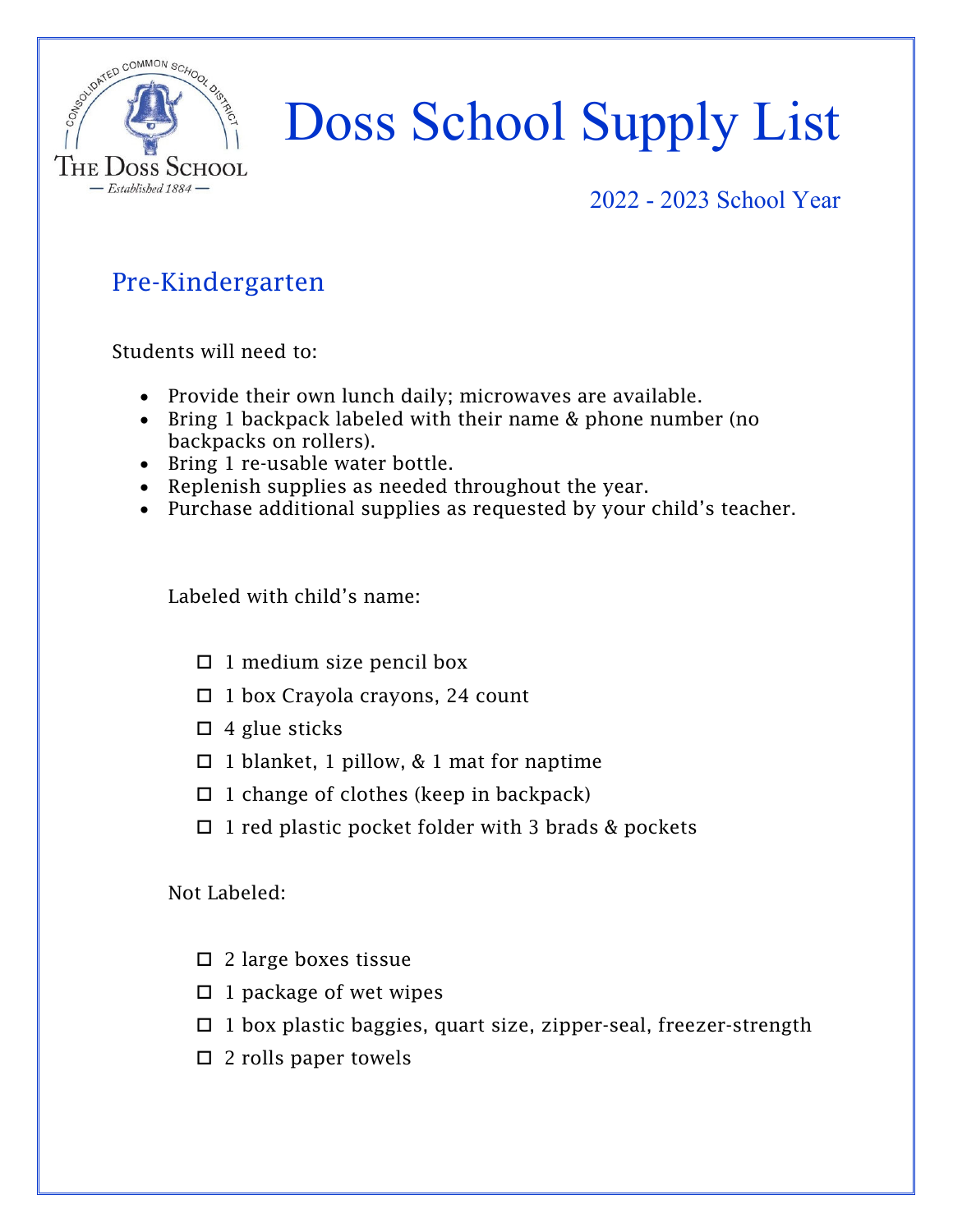

#### 2022 - 2023 School Year

## Kindergarten

Students will need to:

- Provide their own lunch daily; microwaves are available.
- Bring 1 backpack labeled with their name & phone number (no backpacks on rollers).
- Bring 1 re-usable water bottle.
- Replenish supplies as needed throughout the year.
- Purchase additional supplies as requested by your child's teacher.

Labeled with child's name:

- $\Box$  1 medium size school box
- $\Box$  1 box Crayola crayons, 24 count
- $\Box$  4 glue sticks
- $\Box$  1 red plastic pocket folder with 3 brads & pockets
- $\Box$  1 change of clothes (keep in backpack)
- $\Box$  1 1/2 inch binder

- 2 large boxes tissue
- $\square$  2 bottles hand sanitizer
- $\Box$  1 box plastic baggies, quart size, zipper-seal, freezer-strength
- $\square$  2 rolls paper towels
- $\Box$  12 pre-sharpened #2 pencils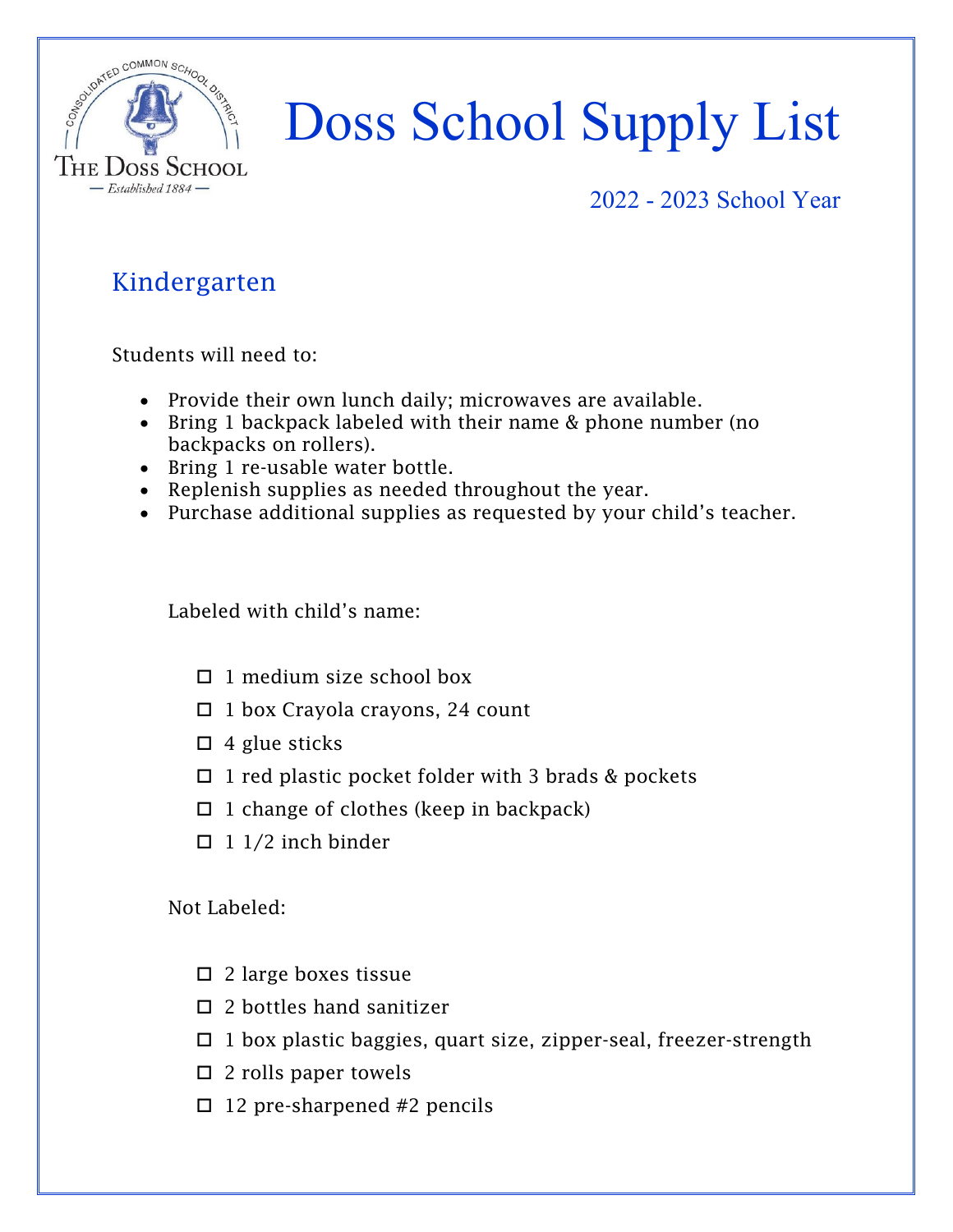

#### 2022 - 2023 School Year

## First Grade

Students will need to:

- Provide their own lunch daily; microwaves are available.
- Bring 1 backpack labeled with their name & phone number (no backpacks on rollers).
- Bring 1 re-usable water bottle.
- Replenish supplies as needed throughout the year.
- Purchase additional supplies as requested by your child's teacher.

Labeled with child's name:

- $\Box$  1 1/2 inch 3-ring binder with pockets
- $\Box$  1 red plastic pocket folder with 3 brads
- $\Box$  1 medium sized pencil box
- $\Box$  1 box Crayola crayons, 24 count
- $\Box$  4 glue sticks

- $\square$  2 large boxes tissue
- □ 1 bottle hand sanitizer, 10 to 12-oz. size
- $\Box$  1 box plastic baggies, quart size, zipper-seal, freezer-strength
- $\square$  2 rolls paper towels
- $\Box$  12 pre-sharpened #2 pencils